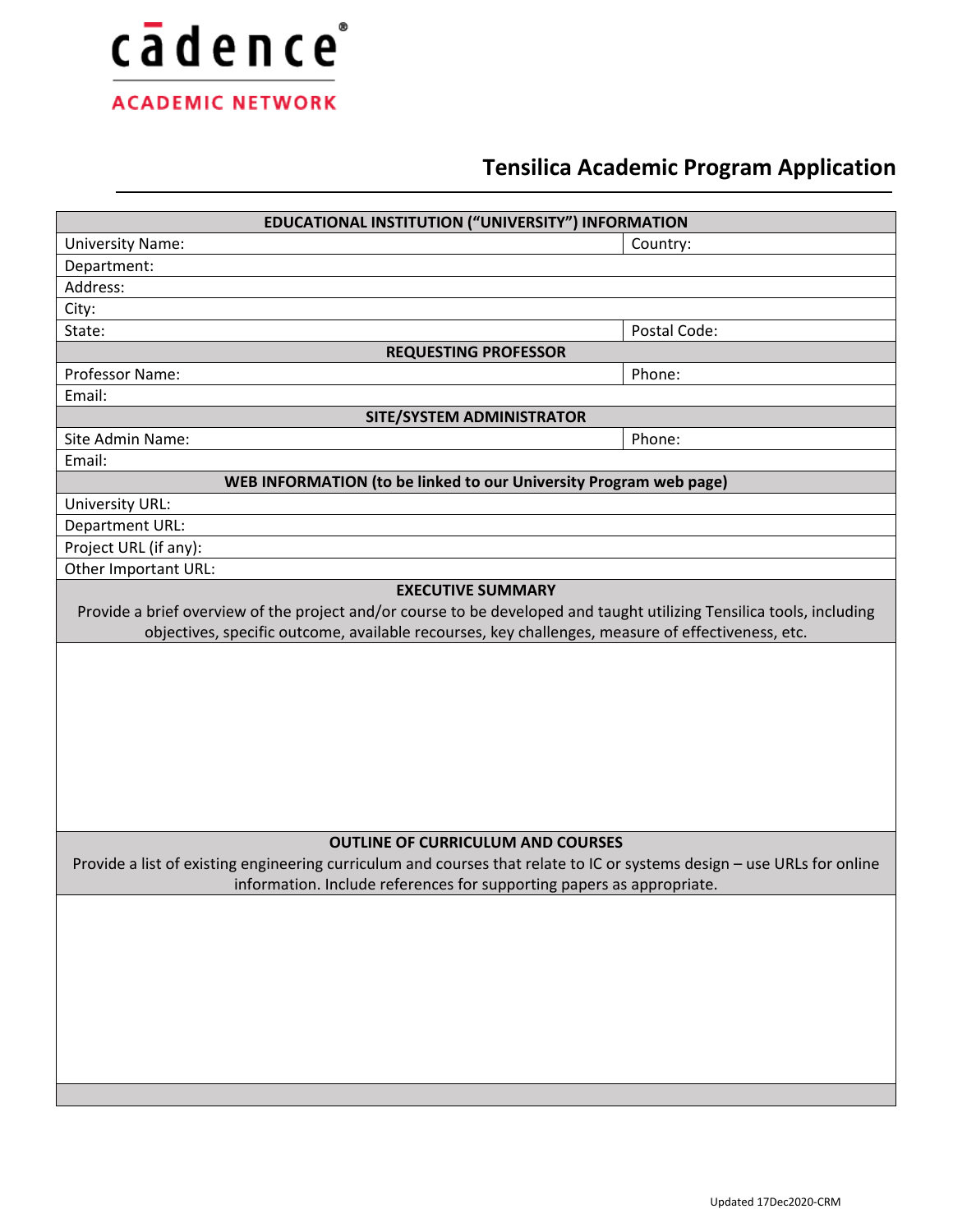

## **STUDENT/ASSISTANTS OUTREACH**

Indicate the number of students/assistants who will use Tensilica tools per year and their graduate level

### **PAST ACTIVITY REPORT**

If your university is already using Tensilica technology then provide a report of those activities, include supporting URLs and relevant papers from your university. We may link to these from our own website.

## **IF RENEWING EXISTING LICENSES**

Current expiration date: <br> Existing Login Name:

**AGREED AND ACCEPTED**

This Order, including the attached Addendums, together with the terms and conditions at

[https://www.cadence.com/content/dam/cadence-www/global/en\\_US/documents/terms-and-conditions/Cadence-TEN-AUA-v1.pdf](https://www.cadence.com/content/dam/cadence-www/global/en_US/documents/terms-and-conditions/Cadence-TEN-AUA-v1.pdf) create a binding agreement between Customer and Cadence. The parties may execute this Order in multiple counterparts, each of which constitutes an original, and all of which, collectively, constitute the only agreement. This Order is effective upon delivery (including electronic delivery) of one executed counterpart from one party to the other party. The terms and conditions of this Order, including pricing are considered Cadence Confidential Information.

# Customer Name: Signature Printed Name: Title:

Date: